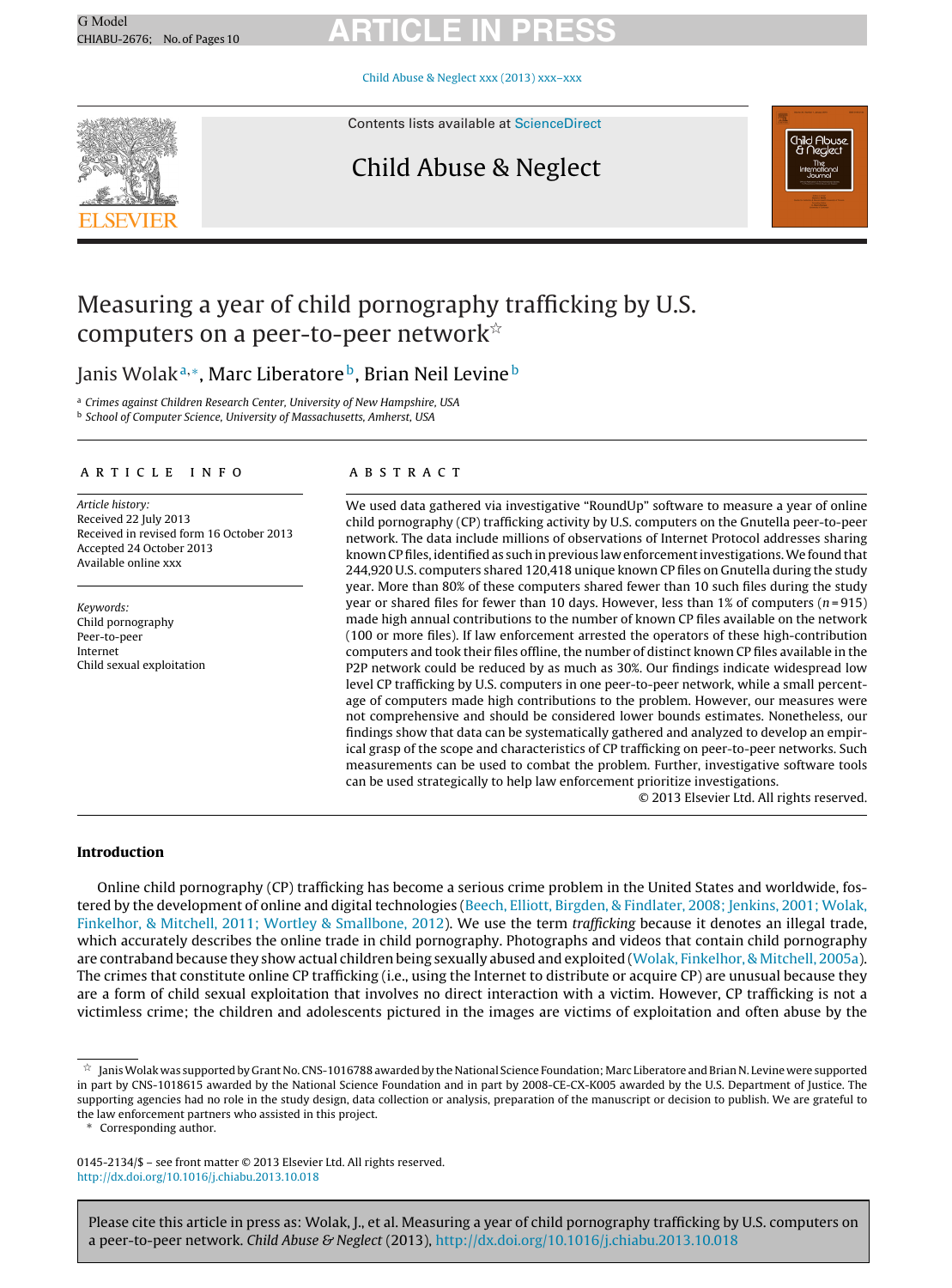#### 2 J. Wolak et al. / Child Abuse & Neglect xxx (2013) xxx–xxx

producers of the images [\(Wolak,](#page-9-0) [Finkelhor,](#page-9-0) [&](#page-9-0) [Mitchell,](#page-9-0) [2005b;](#page-9-0) [Wolak,](#page-9-0) [Finkelhor,](#page-9-0) [Mitchell,](#page-9-0) [&](#page-9-0) [Jones,](#page-9-0) [2011\).](#page-9-0) In addition, victims who realize their images are trafficked online may suffer from knowing their images are viewed for sexual purposes [\(Bazelon,](#page-8-0) [2013;](#page-8-0) [Svedin](#page-8-0) [&](#page-8-0) [Back,](#page-8-0) [1996;](#page-8-0) [Weiler,](#page-8-0) [Haardt-Becker,](#page-8-0) [&](#page-8-0) [Schulte,](#page-8-0) [2010\).](#page-8-0)

In this paper, we describe our progress, joint with law enforcement, in investigating and measuring online CP trafficking in peer-to-peer (P2P) file sharing networks. P2P networks are said to be major online locations of the illegal trade in CP [\(Koontz,](#page-8-0) [2005;](#page-8-0) [U.S.](#page-8-0) [Department](#page-8-0) [of](#page-8-0) [Justice,](#page-8-0) [2010\).](#page-8-0) Increasing proportions of U.S. arrests for CP possession and distribution involve offenders who used P2P networks to acquire CP, from 4% of all such arrests in 2000 to 61% in 2009 ([Wolak,](#page-9-0) [Finkelhor,](#page-9-0) [&](#page-9-0) [Mitchell,](#page-9-0) [2012\).](#page-9-0) Although any online venue that can be used to transmit or post photographs or videos can be used to distribute or acquire CP, P2P networks make especially large contributions to the problem because of their worldwide range, public nature, and the easy access they provide to child pornography ([Latapy,](#page-8-0) [Magnien,](#page-8-0) [&](#page-8-0) [Fournier,](#page-8-0) [2013;](#page-8-0) [Steel,](#page-8-0) [2009\).](#page-8-0)

Research on the extent to which CP trafficking occurs on P2P networks is limited, however, and systematic measurements of the size of the problem, which could help law enforcement and policy makers understand its scope and characteristics, are scarce. There has been some research about the amount of CP trafficking in P2P networks, but most studies have been narrow in scale. For example, several researchers have documented the presence of CP on P2P networks (Hughes, Walkerdine, [Coulson,](#page-8-0) [&](#page-8-0) [Gibson,](#page-8-0) [2006;](#page-8-0) [Latapy](#page-8-0) et [al.,](#page-8-0) [2013;](#page-8-0) [Prichard,](#page-8-0) [Watters,](#page-8-0) [&](#page-8-0) [Spiranovic,](#page-8-0) [2011\)](#page-8-0) or analyzed searches by P2P users to determine the percentage that appear to be requests for CP [\(Rutgaizer,](#page-8-0) [Shavitt,](#page-8-0) [Vertman,](#page-8-0) [&](#page-8-0) [Zilberman,](#page-8-0) [2012;](#page-8-0) [Steel,](#page-8-0) [2009\).](#page-8-0)

In contrast, our work paints a broader and more detailed picture by characterizing online activities by computers trafficking in CP on a P2P network over a year's time. Two previous papers published for the computer science field described worldwide patterns of CP trafficking on the Gnutella and eMule P2P networks ([Hurley](#page-8-0) et [al.,](#page-8-0) [2013;](#page-8-0) [Liberatore,](#page-8-0) [Levine,](#page-8-0) [&](#page-8-0) [Shields,](#page-8-0) [2010\).](#page-8-0) The present study is aimed at informing researchers, practitioners, law enforcement, and policy makers in the child maltreatment field about how CP trafficking in P2P networks can be measured and how such measurement can lead to strategic responses to combat and possibly even reduce the amount of CP available online. We measure CP trafficking activity by U.S. computers located on one P2P network, Gnutella, and provide perspective about how U.S. activity contributes to CP trafficking worldwide.

### P2P File Sharing Networks

P2P file sharing networks are vast global systems used by millions of people to acquire, for free, popular music, current television shows, movies, electronic books, and other digital material from network users who are willing to share items in their possession. Media attention has focused on unauthorized sharing of copyrighted music and video files, but pornography is also widely available. This includes both legal images featuring adults and child pornography.

In general, individuals become P2P users by downloading software that connects them to the computers of other users in a network (e.g., Gnutella, BitTorrent, Ares). These other users could be located anywhere in the world. The software allows users to log onto the P2P network and issue requests for and download files from other network users, called peers. Users create shared folders that are accessible to others in the network and use these folders to receive downloaded files and also to share files they possess. Procedures vary somewhat among networks, but in most, users search for electronic files by using keywords, which are broadcast to the network of participating peers. Certain keywords are specifically associated with CP, but network users do not have to know these to obtain CP. Users can locate and acquire files by employing search terms that, for example, describe sex acts and children's ages, which are often contained in CP file titles and tags [\(Steel,](#page-9-0) [2009\).](#page-9-0)

When a search finds a relevant file, the network generates an automated response that identifies the network location of the computer with the file and information about the file (e.g., size, name). If the user requests to download the file, the file is transferred. Searches may locate duplicates of requested files in shared folders from multiple computers, and downloads can be made simultaneously from such multiple sources. When this happens, each source contributes a portion of the file, in which case the file can be downloaded more quickly.

There are several reasons P2P networks may be particularly attractive to CP traffickers. First, CP on P2P networks is free and publically accessible. Any person with access to the Internet can connect to a P2P network, and any P2P user who wants to obtain CP can do so. Second, P2P networks do not make use of servers, thus, users can transmit illegal material without oversight from electronic service providers. Third, P2P networks may be more anonymous than other means used to acquire or distribute CP online, most of which require more direct contact with others. For instance, to transmit CP via email or text message, senders must direct communications to specific addresses. To access CP on websites, image boards, social networking, and similar sites, persons generally must know the CP distributor, join an online group, or find and pay for access to an illegal website, which may require credit card or other information to allow for payment. In contrast, CP traffickers who use P2P networks do not have to risk personal contact with other individuals or reveal their identities. To acquire CP, they simply search for material and download what they find into a shared folder. To distribute CP, they simply upload files into a shared folder, which allows others to find the material when they search for it. Given that P2P networks have millions of users and CP can be acquired and distributed as easily as other content, CP traffickers who consider the risk of being singled out and pursued by law enforcement may feel it is quite low.

This easy access to child pornography on P2P networks may create distinct harms. Network users who are curious about CP can easily satisfy their curiosity, and finding it so easily may make viewing CP seem normal and acceptable ([Quayle](#page-8-0) [&](#page-8-0) [Taylor,](#page-8-0) [2002\).](#page-8-0) Individuals who might not have become CP traffickers may do so after encountering the material in P2P networks. Easy access to CP in P2P networks also may foster the proliferation of CP. Every time a CP file is downloaded, a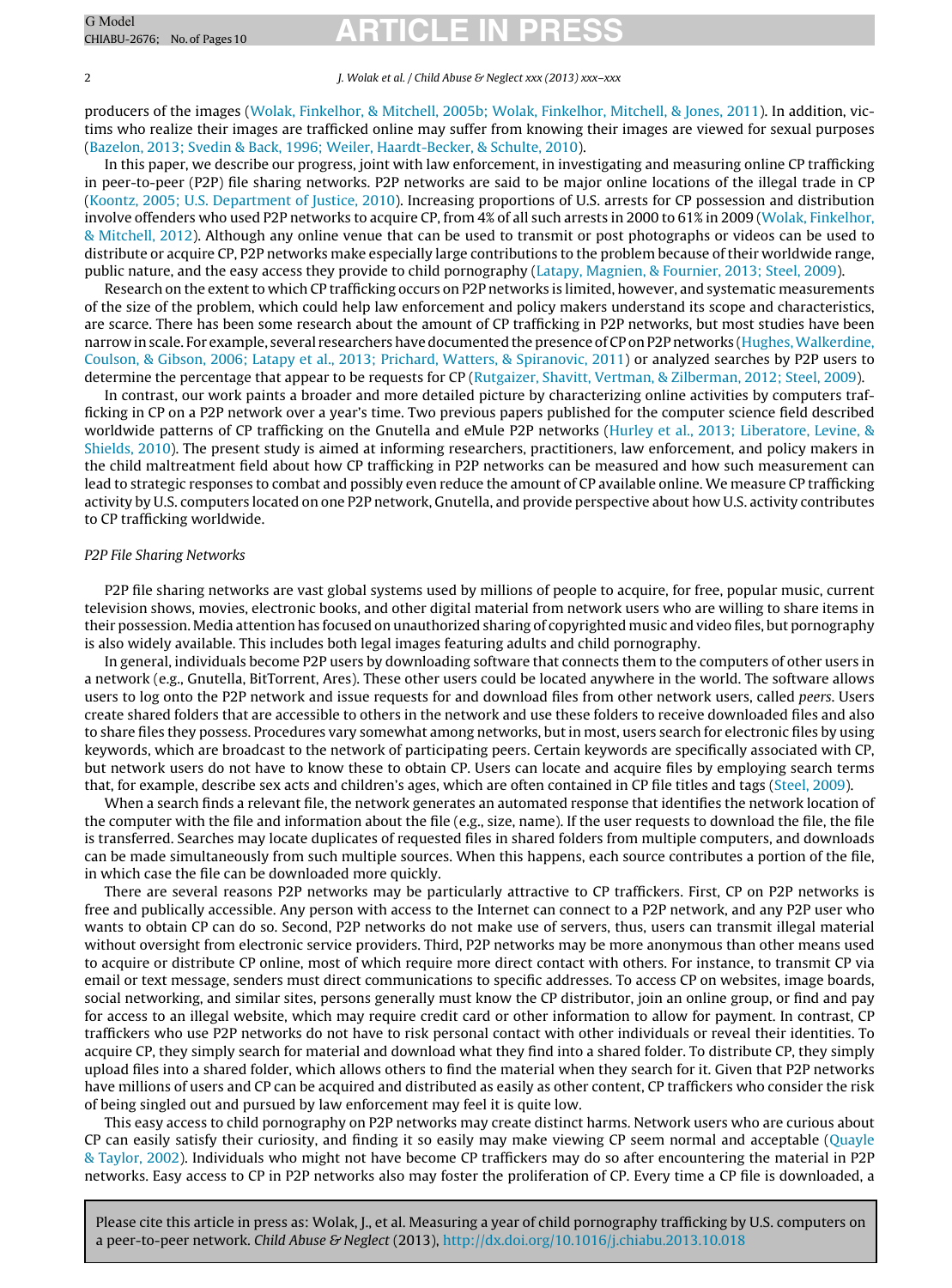### J. Wolak et al. / Child Abuse & Neglect xxx (2013) xxx–xxx 3

new copy of the image is created. If left in shared folders, these new files add to the quantity of CP that is available on the network. Much ofthe rampant online circulation of CP is due to its transmission in P2P networks, because files are duplicated continuously as they are downloaded and shared among network users. Finally, as noted above, easy access to CP on P2P networks may increase the harm to victims of child pornography production when they have to live with the knowledge that their images are publically available and easily accessible to P2P users.

## The Law Enforcement Response

The ways that P2P networks facilitate online CP trafficking have created a number of challenges for law enforcement and policy makers seeking effective ways to combatthe proliferation of CP. These challenges include how to develop responses to CP trafficking on P2P networks, target the most egregious offenders, understand and measure the impact of policing efforts and, ultimately, reduce CP trafficking and the number of illegal images and videos of children that are circulating online.

On the other hand, the public nature of P2P networks has given law enforcement unique opportunities to proactively investigate CP trafficking. Law enforcement and computer scientists have developed sophisticated systems known by names such as RoundUp, Gridcop, and Ephex which allow police to detect illegal activity by specific Internet Protocol (IP) addresses on a variety of P2P networks [\(Liberatore,](#page-8-0) [Erdely,](#page-8-0) [Kerle,](#page-8-0) [Levine,](#page-8-0) [&](#page-8-0) [Shields,](#page-8-0) [2010;](#page-8-0) [U.S.](#page-8-0) [Department](#page-8-0) [of](#page-8-0) [Justice,](#page-8-0) [2010\).](#page-8-0) However, using these systems is just a first investigative step. It requires significant resources to make a criminal case against a suspect when the case begins with only an IP address observed trafficking in CP. In most cases, investigators will search a public database to determine which electronic service provider hosted the IP address and subpoena the service provider to acquire the name and address of the account holder for the IP address. Investigators then search public records and criminal databases to learn more about the account holder, premises and possible other occupants; apply for and execute a search warrant for the computer and premises; and execute the warrant by searching and seizing implicated computers and related contraband. They also question suspects and witnesses to tie individuals to the CP trafficking and conduct forensic analyses of computers to provide prosecutors with evidence of trafficking that can be used in court.

Although time-consuming and resource-intensive, investigations of P2P networks serve important purposes.

Investigations and arrests may deter CP trafficking. Arrests remove trafficking computers and their files from a network, which may reduce the amount of CP that is circulating online. Further, an unknown proportion of CP traffickers are also child molesters ([Seto,](#page-9-0) [Hanson,](#page-9-0) [&](#page-9-0) [Babchishin,](#page-9-0) [2011\).](#page-9-0) About 10% of investigations of online CP trafficking that end in arrest detect child molesters who might not otherwise have been caught [\(Wolak](#page-9-0) et [al.,](#page-9-0) [2012\).](#page-9-0)

A major question for law enforcement agencies is how to effectively prioritize investigations of CP trafficking on P2P networks, given the presumably large numbers of U.S. computers that are trafficking in CP and the sizeable effort required and limited resources available to investigate individual cases. One stated law enforcement goal is to target CP traffickers who also directly molest children ([U.S.](#page-9-0) [Department](#page-9-0) [of](#page-9-0) [Justice,](#page-9-0) [2010\).](#page-9-0) However, at this time there is no way that we know of to single out such offenders based solely on how they behave on P2P file sharing networks. Reducing the number of CP files available on P2P networks may be a more realistic goal for the time being.

## The Present Study

First, we describe a software tool called RoundUp, which is used for proactive investigations of CP trafficking in P2P networks. Second, we use data gathered through the use of the RoundUp tool to measure and characterize a year of CP trafficking activity on the Gnutella P2P file sharing network. Our findings are focused on computers located in the United States but provide perspective about how CP trafficking from U.S. computers contributes to the worldwide availability of CP files. Third, we use RoundUp's measurement capabilities to show how U.S. law enforcement might prioritize investigations to target high-contribution CP traffickers (i.e., those that contribute the most to the number of CP files available in a P2P network). Finally, we discuss the limitations of our data and make recommendations to improve data gathering efforts. Our data have significant limitations, but our findings show how progress in measurement is occurring and that it is possible to develop systematic measurements that can assist law enforcement and policy makers by providing an empirical grasp of the scope and characteristics of CP trafficking in P2P networks.

## **Method**

## The RoundUp Investigative Tool

The RoundUp software tool works by detecting CP in shared folders on a P2P network ([Liberatore,](#page-8-0) [Erdely](#page-8-0) et [al.,](#page-8-0) [2010\).](#page-8-0) Such detection is authorized because courts have ruled that P2P users have no expectation of privacy regarding files in shared folders, which are publically accessible to other P2P users.

RoundUp investigative software was developed by computer scientists at the University of Massachusetts Amherst, including two of the authors of this paper, who worked in collaboration with law enforcement investigators. The U.S. Department of Justice funded the development of RoundUp. Its nationwide use is managed by a law enforcement agency. The developers have been given access to data for research purposes, but they have no financial interest in the software.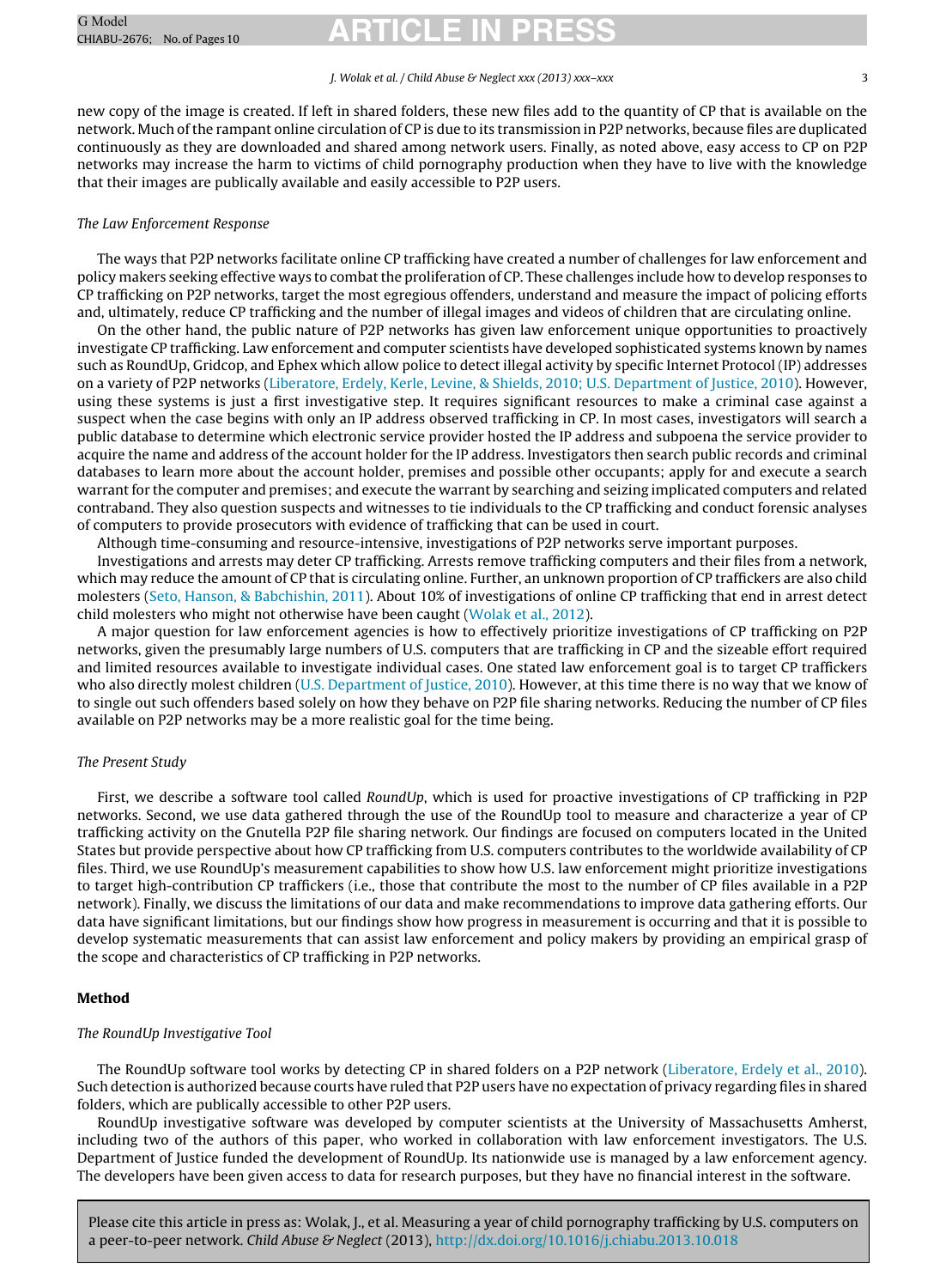#### 4 J. Wolak et al. / Child Abuse & Neglect xxx (2013) xxx–xxx

The first version of RoundUp, used on the Gnutella P2P network, was launched in 2009. In 2013, several versions of RoundUp were in daily use by more than 2,000 U.S. law enforcement investigators observing the Gnutella and other P2P networks. Since 2009, RoundUp investigations have resulted in over 4,000 arrests for CP possession and distribution.

In the Gnutella network, RoundUp works by detecting known CP files that have been identified as CP in previous law enforcement investigations. RoundUp software recognizes known CP files based on cryptographic hash algorithms, or hash values, which are unique numeric identifiers generated by computer algorithms based on the content of digital files. Duplicate files will have the same hash value but a file that is even slightly different, for example a photograph that has been cropped or a video in which one frame has been edited, will have a different hash value. P2P network software uses hash values because users frequently rename or edit electronic files that are shared. Hash values distinguish when files are identical despite such changes. The RoundUp system does not include actual CP photographs or videos, only the hash values associated with such files.

During the study year, the RoundUp system was programmed to recognize the hash values of approximately 384,000 known CP files, both photographs and videos. This was a convenience sample of known CP files that law enforcement personnel who managed the system gathered from various agencies. It included files from a variety of P2P networks, Web sites, and collections found on the computers of arrested suspects. Although RoundUp software searches for known CP files, investigations often identify previously unknown CP files that are found in suspects' possession, for example in shared network folders and on computers. When new CP files are discovered, their hash values are added to the list of known CP files. Because law enforcement personnel updated the list of known CP files during the study year, known files could be recognized only after their hash values were entered into the system. The system managers did not keep detailed records when hash values were uploaded, so we did not have exact information about how many known CP files were uploaded into RoundUp and when.

Once RoundUp recognizes that a known CP file is being shared, investigators can determine if the activity is within their jurisdiction via information supplied through a commercial geo-location database that provides town, state, and country based on IP address. The system also provides investigators with the dates and times a target has been observed online sharing known CP files and the hash values of other known CP files shared. RoundUp stores data describing the IP addresses sharing CP, dates and times of observations, numbers and hash values of known CP files in shared folders, and changes over time in these observations. RoundUp data include online activities only; there is no information about the characteristics of individual CP traffickers operating the observed computers. Also, no information about the content of known CP files was available for this paper.

#### Sample

Data for this paper include all RoundUp observations of known CP files shared on the Gnutella P2P network from October 1, 2010, to September 18, 2011. RoundUp was used almost continuously by law enforcement during that time and recorded over 870 million observations of known CP files being shared by computers in more than 100 countries. Each observation is a record of one computer sharing one known CP file in a shared folder at a particular time on the Gnutella P2P network.

### Variables and Measures

**Computer.** We measured CP trafficking activity for individual computers that were connected to the Gnutella network during the study year. We are reasonably confident that we distinguished individual computers, based on IP addresses, other numeric identifiers, and specific files that were shared ([Hurley](#page-8-0) et [al.,](#page-8-0) [2013\).](#page-8-0) However, individual computers do not necessarily correspond to individual persons; we had no way of knowing how often one individual operated multiple computers.

**Known CP file.** A known CP file is a photograph or video associated with a specific hash value which was identified by law enforcement as child pornography in a previous investigation and was recognizable by the RoundUp system.

**Duplicate known CP file.** Duplicate files are identical copies of known CP files, which have the same hash values.

**Sharing a known CP file.** A computer shared a known CP file when RoundUp software observed the file in a shared folder on the network. Each shared folder was associated with a specific computer. Known CP files were in shared folders when a user either uploaded them from their computer into the shared folder or downloaded them from the network into the shared folder. Data are limited to known CP files in shared folders. We did not have information about CP that might have been stored on a computer's hard drive or other locations.

**File availability.** A known CP file was available on a given day if at least one computer was sharing it on that day. The more days that a file was shared the greater the file availability. Generally, duplicate files shared by multiple computers had greater availability than files shared by only one computer.

**Annual contribution to file availability.** We created a measure of each U.S. computer's contribution to file availability on the Gnutella network during the study year, taking into account when multiple computers shared duplicate known CP files. We focused on U.S. computers because we were interested in how RoundUp data could inform U.S. law enforcement activity. First, we counted the number of known CP files shared by each U.S. computer per day throughout the study period. Second, we divided each known CP file shared on a given day by the number of its duplicates shared on that day worldwide. For example, if 100 computers shared duplicates of a known CP file on a given day, each computer contributed one-hundredth of that file to the availability of that file on that day. If two computers shared duplicates of a known CP file, each contributed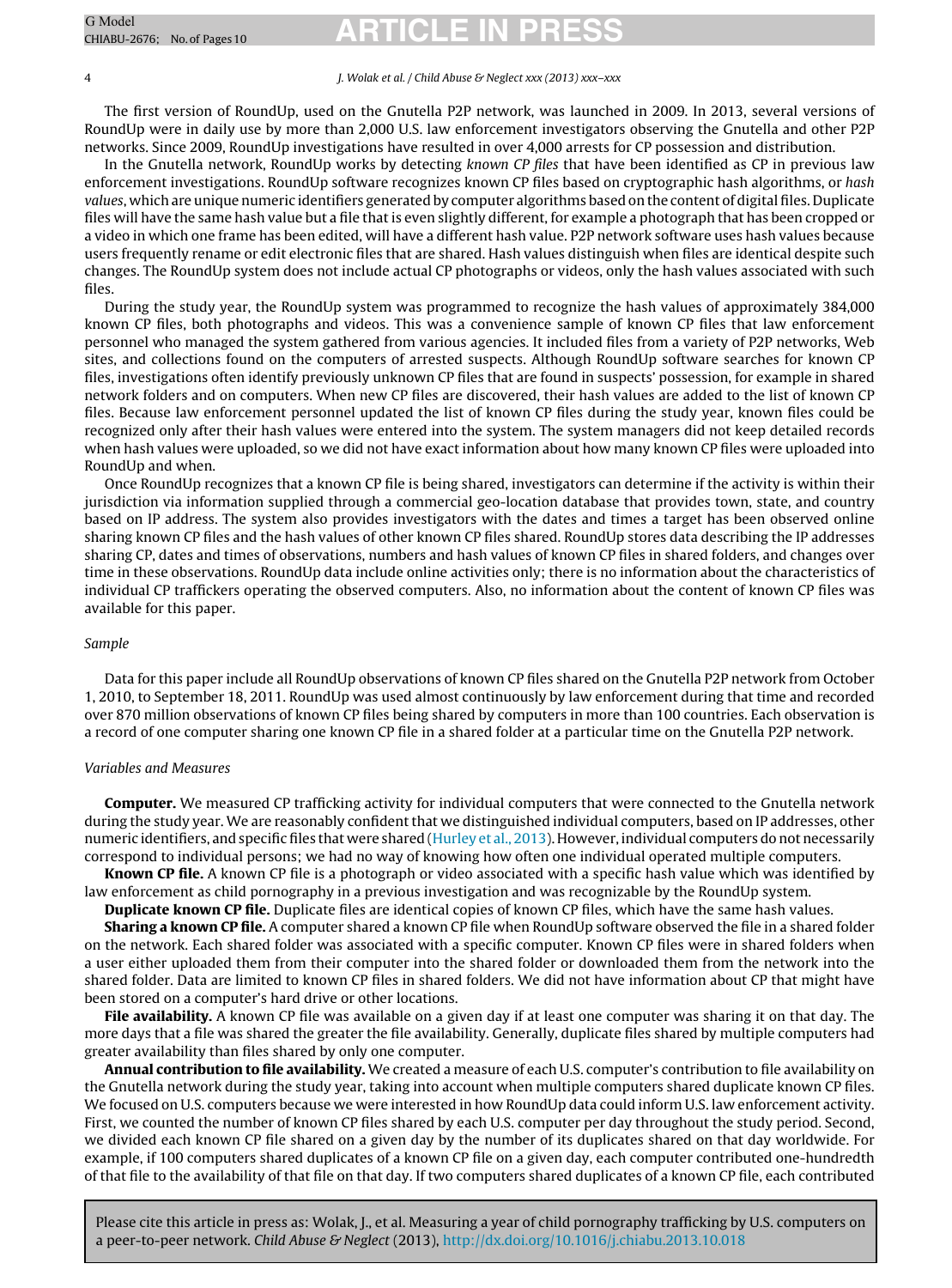### J. Wolak et al. / Child Abuse & Neglect xxx (2013) xxx–xxx 5



#### U.S. Worldwide

**Fig. 1.** Number of known CP files shared on the Gnutella P2P network from U.S. computers and worldwide during the study year. Abbreviations: CP, child pornography; P2P, peer-to-peer; U.S., United States. Note: Duplicates are identical copies of known CP files.

one-half to the availability of that file on that day. We included duplicates shared worldwide because P2P networks do not differentiate among shared files based on geographical boundaries. Finally, we calculated each U.S. computer's annual contribution to file availability as the sum of its file contributions across the year of the study.

**High-contribution computers.** After we calculated the annual contribution to file availability for each U.S. computer, we created a subgroup of high-contribution computers. This consisted of the computers in the highest category, those that had an annual contribution to file availability of 100 or more known CP files.

#### Statistical Analyses

We created a database of RoundUp observations and used Structured Query Language (SQL) to organize and analyze the data. The IP addresses were anonymized and the data were stored in a Microsoft SQL Server. We used a standard SQL normalization procedure to organize the data (e.g., eliminate duplicative data, create subsets of related data in separate tables, establish relationships between tables). We then used SQL statements that we wrote for this purpose to conduct descriptive analyses of RoundUp observations (e.g., number of days sharing known CP files per computer, known CP files shared per computer, known CP files shared on average day, and duplicates of such files shared). We also calculated the potential impact of subtracting known CP files belonging to high-contribution U.S. computers from the total number of known CP files shared worldwide during the study year. Results of our analyses were loaded into Excel for calculations such as percentages and averages.

#### **Results**

#### Number of U.S. Computers Sharing Known CP Files

Police using the RoundUp system observed more than three-quarters of a million computers ( $N = 775,941$ ) located in more than 100 different countries sharing known CP files on Gnutella during the study year. Of these computers,  $32\%$  ( $n = 244,920$ ) were seen exclusively at locations in the United States.

#### Number of Known CP Files Being Shared

Of the approximately 384,000 known CP files that RoundUp software could recognize, RoundUp observed 139,604 (36%) being shared worldwide on the Gnutella P2P network during the study year (Fig. 1). On an average day, RoundUp observed 9,712 known CP files shared worldwide, about 7% of the total. However, this number did not include duplicates of known CP files, which were often available. Including duplicates, on an average day, RoundUp observed 122,687 known CP files shared worldwide on the Gnutella P2P network.

Narrowing observations to computers seen exclusively in the United States, RoundUp saw a somewhat smaller number of known CP files being shared during the study year, 120,418, or 86% of the worldwide total. On an average day, 5,363 known files were shared from U.S. computers, about 4% of the U.S. total. Counting duplicates, RoundUp observed 26,592 known CP files shared from U.S. computers on an average day.

### Activity Levels of U.S. Computers Sharing CP

A large percentage of U.S. computers trafficking in known CP files on Gnutella shared relatively few files and did so infrequently, based on RoundUp observations ([Table](#page-5-0) 1). We found that many shared known CP files for only one day (47%,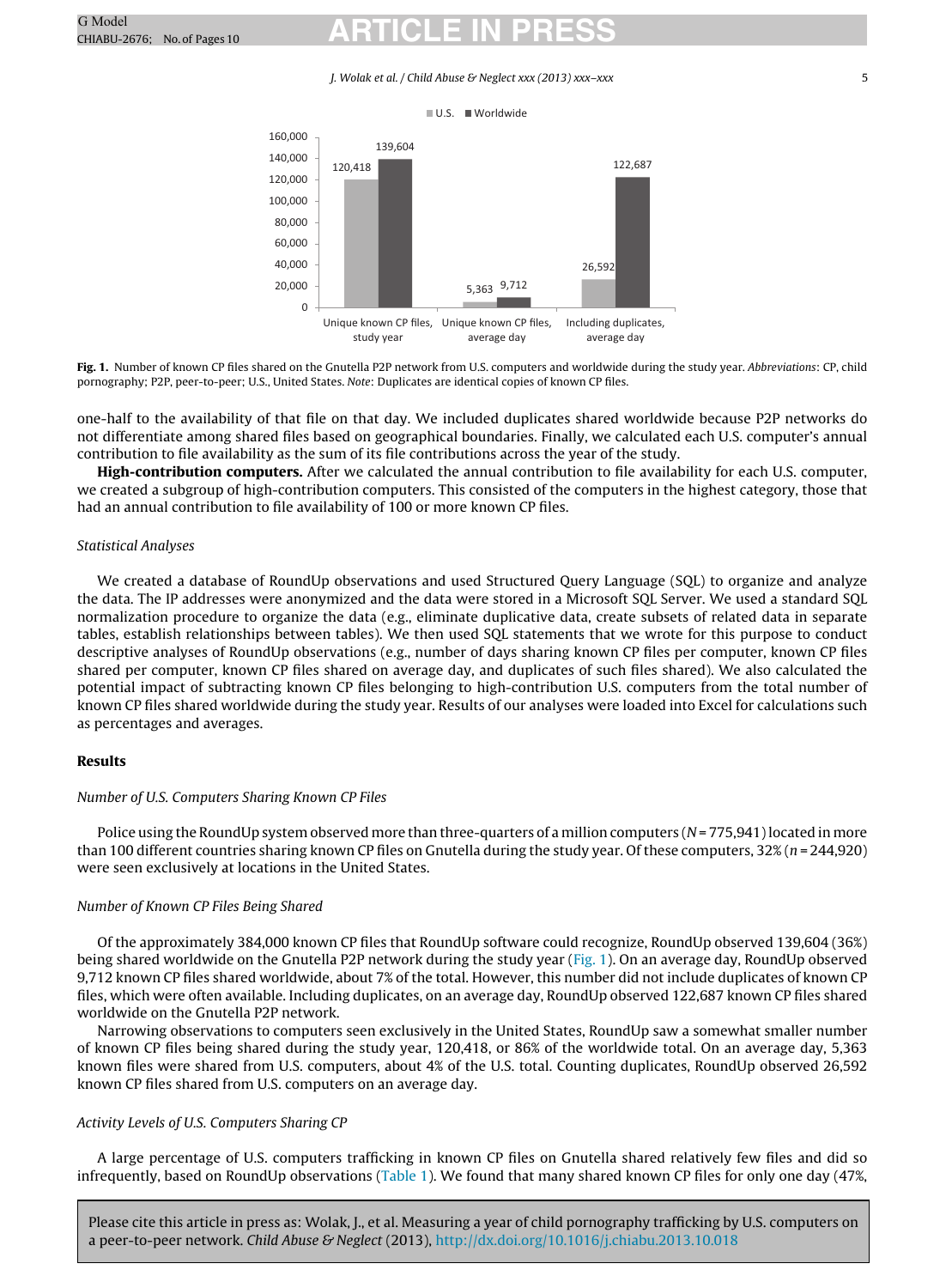#### 6 J. Wolak et al. / Child Abuse & Neglect xxx (2013) xxx–xxx

<span id="page-5-0"></span>

**Table 1**

Computers located exclusively in the U.S. that were observed on the Gnutella P2P network sharing known CP files during the study year.

| U.S. computers sharing known CP files during the study year ( $n = 244,920$ ) | $\mathcal{K}(n)$ |  |
|-------------------------------------------------------------------------------|------------------|--|
| Days sharing known CP files                                                   |                  |  |
| 1 day                                                                         | 47% (115,397)    |  |
| $2-9$ days                                                                    | 41% (101,593)    |  |
| $10-99$ days                                                                  | 11% (27,347)     |  |
| $100-353$ days                                                                | $<1\%$ (583)     |  |
| Known CP files shared during study year per computer                          |                  |  |
| 1 known CP file                                                               | 41% (99,821)     |  |
| 2–9 known CP files                                                            | 42% (102,295)    |  |
| 10–99 known CP files                                                          | 16% (39,622)     |  |
| 100 or more known CP files                                                    | $1\%$ (3,182)    |  |
| Computers sharing one known CP file for one day                               | 29% (70,286)     |  |
| Number of computers sharing known CP on a daily basis during study year       |                  |  |
| Lowest day                                                                    | $<1\%$ (1,176)   |  |
| Average day                                                                   | $1\%$ (3,396)    |  |
| Highest day                                                                   | $3\%$ (6,955)    |  |

Abbreviations: CP, child pornography; P2P, peer-to-peer; U.S., United States.

 $n = 115,397$  or shared only one known CP file during the study year  $(41\%, n = 99,821)$ . Twenty-nine percent shared one known CP file for one day ( $n = 70,286$ ). On an average day, RoundUp observed a relatively small number of the U.S. computers that trafficked in CP during the study year with known CP files  $(1\%, n=3,396)$ . Further, more than 80% of U.S. computers trafficking in CP were observed with fewer than 10 known CP files  $(83\%, n=202,116)$  or sharing such files for fewer than 10 days  $(88\%,$  $n = 216,990$ ) during the study year.

There are several possible reasons for why we found so much low-level CP trafficking. Some U.S. computers may have been sharing other CP that was not among the 384,000 files that RoundUp software was configured to recognize. Some may have quickly removed downloaded known CP files from shared folders to avoid detection or for other reasons. Some computers may have had small numbers of known CP files that were downloaded unintentionally incidental to other activities. For example, a user may have searched for and requested legal pornography files featuring adults and received a CP file without realizing it. Some computers that shared a small number of known CP files on Gnutella may have trafficked more actively in CP on other P2P networks or through other sources. In other cases, computers may have simply shared small numbers of known CP files for short periods of time.

At the same time, relatively small numbers of U.S. computers trafficking in CP were more active on Gnutella. Seventeen percent of the U.S. computers that RoundUp detected with known CP files shared 10 or more such files ( $n = 42,804$ ) during the study year. One percent shared 100 or more known CP files  $(n=3,182)$  and 0.04%  $(n=100)$  shared 1,000 or more. RoundUp observed 11% of the U.S. computers that were trafficking in CP sharing known CP files for 10 or more days ( $n = 27,930$ ) and less than 1% for 100 or more days ( $n = 583$ ).

Similarly, although U.S. computers trafficking in CP shared 120,418 known CP files in total during the study year, most of these files were shared by relatively few U.S. computers and were shared on Gnutella for relatively few days (Table 2). For example, almost half of known CP files  $(45\%, n=54,640)$  were shared from only one U.S. computer. In other words, no other U.S. computers shared duplicates of those files. Most known CP files  $(79%, n = 95,017)$  were shared from any U.S. computer for fewer than 10 days, including  $25\%$  ( $n = 30,519$ ) that were shared for only one day. Of the known CP files that RoundUp

#### **Table 2**

Known CP files shared on the Gnutella P2P network by U.S. computers during the study year.

| Known CP files available during study year from US computers ( $n = 120,418$ ) | $\mathcal{K}(n)$ |  |
|--------------------------------------------------------------------------------|------------------|--|
| Number of known CP files shared by                                             |                  |  |
| 1 computer                                                                     | 45% (54,640)     |  |
| 2-9 computers                                                                  | 43% (52,429)     |  |
| 10-99 computers                                                                | $9\%$ (10,561)   |  |
| 100-999 computers                                                              | $2\%$ (2,344)    |  |
| 1,000 or more computers                                                        | $<1\%$ (444)     |  |
| Number of known CP files available for                                         |                  |  |
| 1 day                                                                          | 25% (30,519)     |  |
| $2-9$ days                                                                     | 54% (64,498)     |  |
| $10-99$ days                                                                   | 17% (20,670)     |  |
| $100-353$ days                                                                 | $4\%$ (4,731)    |  |
| Number of known CP files available on a daily basis during study year          |                  |  |
| Lowest day                                                                     | $2\%$ (2,159)    |  |
| Average day                                                                    | $4\%$ (5,363)    |  |
| Highest day <sup>a</sup>                                                       | 24% (29,386)     |  |

Abbreviations: CP, child pornography; P2P, peer-to-peer; U.S., United States.

<sup>a</sup> The daily high of 29,286 was due to one computer that was sharing more than 29,000 known CP files.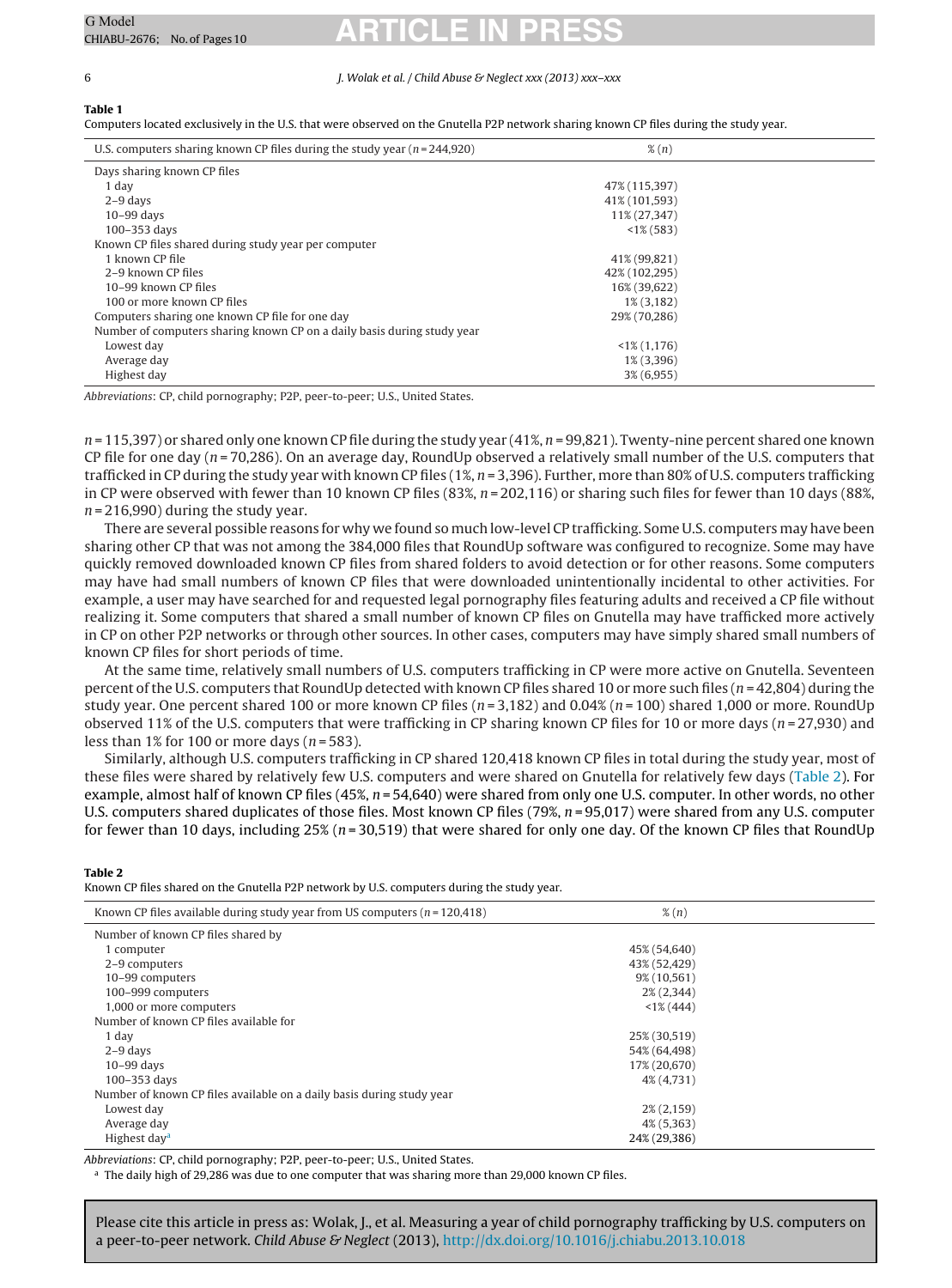#### J. Wolak et al. / Child Abuse & Neglect xxx (2013) xxx–xxx 7



**Fig. 2.** Annual contributions of U.S. computers to the availability of known CP files on the Gnutella P2P network during study year. Abbreviations: CP, child pornography; P2P, peer-to-peer; U.S., United States.

observed being shared by U.S. computers, only  $4\frac{\pi}{4}$ ,  $(n=4,731)$  were available for 100 or more days. Files that were available for longer periods tended to have many duplicates, which were shared over multiple days.

#### Small Contributions to File Availability by Most U.S. Computers

We measured the annual contribution to the availability of known CP files by U.S. computers, which is the extent to which U.S. computers contributed to the number of known CP files available worldwide on Gnutella during the study year. Our measure took into account the number of duplicates of known CP files. We did this because if one computer is sharing files that have many identical copies across the network, removing that one computer from the network will have no impact on the number of known CP files available because so many duplicates exist. However, other known CP files are relatively rare; they have few or no duplicates. Removing these files from the network will do more to reduce the overall number of known CP files available than removing common files.

We found that the great majority of U.S. computers that trafficked in known CP files (91%,  $n = 221,712$ ) contributed less than one known CP file to the number of known CP files available worldwide on Gnutella during the study year (Fig. 2). These computers only shared highly duplicated files that were widely shared by other computers. Removing all of the known CP files shared by these computers during the study year would have virtually no impact on the number of known CP files available worldwide on Gnutella. Only a small number of U.S. computers (<1%), had annual contributions of 100 or more known CP files ( $n = 915$ ) to file availability on Gnutella. Among these high-contribution computers, contributions ranged from 100 to more than 44,000 known CP files, with a median annual contribution to file availability of 471 files.

We tested what effect removing the files shared by the high-contribution U.S. computers would have on the number of known CP files available worldwide on the Gnutella network during the study year. We performed this test to examine whether a law enforcement strategy of targeting high-contribution U.S. computers might be an effective way to reduce the number of known CP files available in a P2P network.

When we subtracted the files shared by the high-contribution computers from our dataset, it reduced the number of known CP files available worldwide on Gnutella by 30%, from 139,604 files to 97,691. We also examined the impact of removing the known CP files contributed by all U.S. computers that RoundUp observed trafficking in CP ( $n = 244,920$ ). When we did this, the number of known CP files worldwide was reduced by 32%, from 139,604 known CP files to 95,305. This amount was just 2% greater than the 30% of files which could be removed by targeting the 915 high-contribution U.S. computers. In other words, the high-contribution computers, which comprised about 0.4% of all U.S. computers that were trafficking in CP on Gnutella, were responsible for almost all of the U.S. annual file contribution to the availability of distinct file content on the network. This imbalance suggests that a law enforcement strategy that targets high-contribution CP traffickers has potential for reducing the number of known CP files shared in P2P networks.

#### Limitations

Our findings probably underestimate CP trafficking on the Gnutella network during the study year for several reasons. First, the list of known CP files that RoundUp software used to recognize child pornography was not comprehensive. It did not include all such files previously identified by law enforcement, and it did not include CP files that were unknown to police. Second, the entire list of known CP files was not in the RoundUp system for the entire study year. For both of these reasons, computers could have shared CP files that were not recognized by the RoundUp system and thus not included in our measurements. Third, our findings may underestimate CP trafficking in known CP files worldwide and overestimate the U.S. annual file contribution because the RoundUp list of known CP files was compiled solely from U.S. sources. Fourth, the observations of CP trafficking were gathered pursuant to law enforcement activity by numerous police agencies. The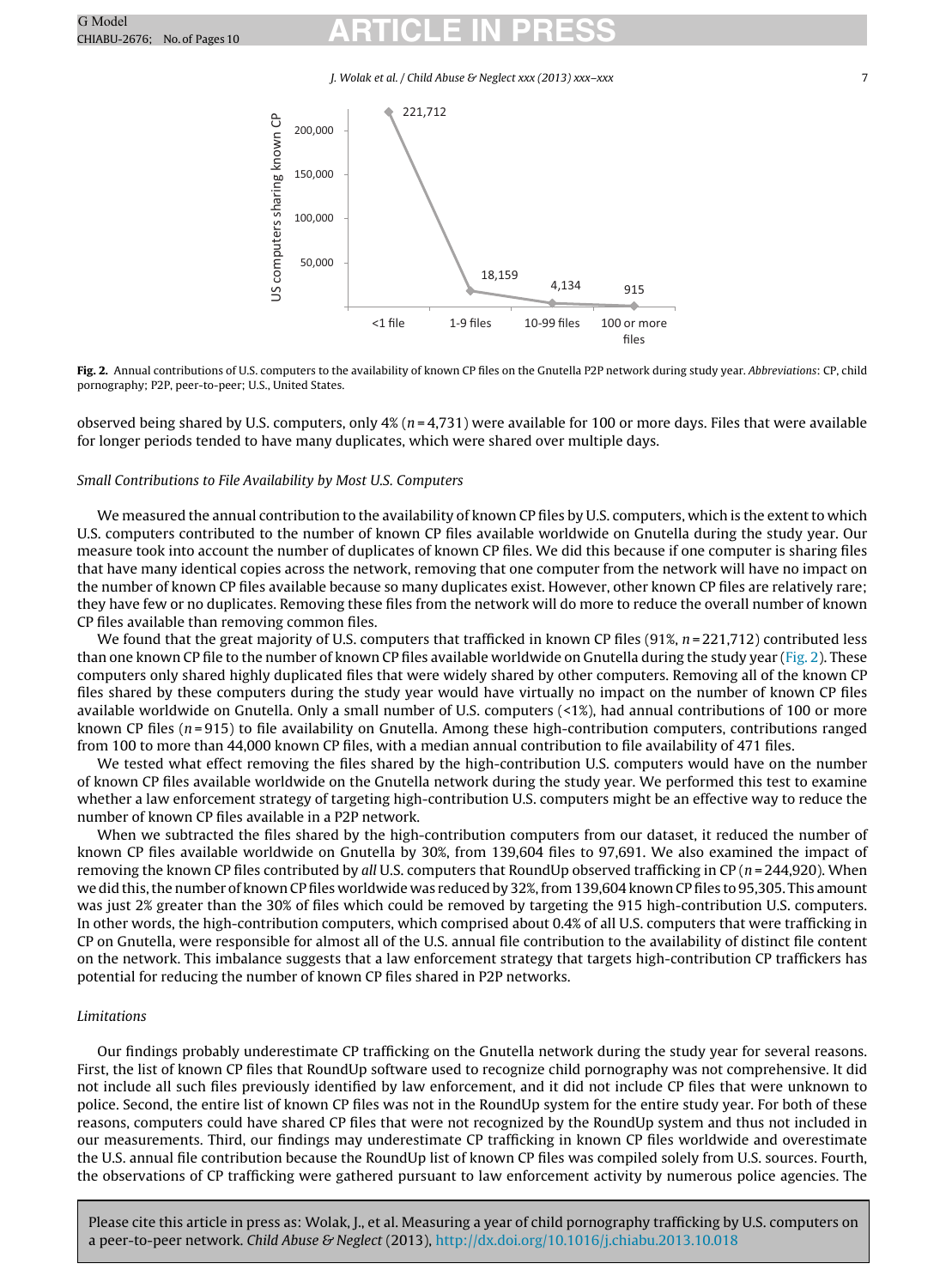### 8 J. Wolak et al. / Child Abuse & Neglect xxx (2013) xxx–xxx

researchers were not able to design the methods of data collection and did not have any control over how law enforcement used the RoundUp software. In addition, law enforcement agencies were actively pursuing cases. Some of the computers included in our data and the images they shared were probably taken offline by police during the study year, but we had no way of taking police activity into account in our analyses. Fifth, participation in the Gnutella network may have declined significantly at the beginning of the study year because of legal rulings related to violations of copyright infringement laws. The generally low levels of CP trafficking we observed by U.S. computers could have been related to this decline.

### **Discussion**

We measured one year of CP trafficking by U.S. computers on the Gnutella P2P network with data gathered via RoundUp software, which is used by law enforcement to proactively investigate CP trafficking in P2P networks. Our data provide the most complete picture that we know of to date of CP trafficking from U.S. computers on a P2P network. We found that during the study year, 244,920 U.S. computers shared files that had been identified in previous law enforcement investigations as containing child pornography. While that number seems quite large, it should be seen in proportion to the almost 85 million U.S. households that had computers in 2010 [\(U.S.](#page-9-0) [Census](#page-9-0) [Bureau,](#page-9-0) [2012\).](#page-9-0) If the U.S. computers we identified as trafficking in CP were located in 244,920 different households, this would amount to 0.3% of U.S. households with computers. However, this percentage is a lower bound estimate. The actual number of U.S. computers trafficking in CP on P2P networks could be considerably higher because our data could not comprehensively measure the number of CP files being shared on Gnutella, and because Gnutella is only one of several P2P networks where child pornography can be acquired and distributed. Further, P2P networks are global in scope and these 244,920 U.S. computers contributed about one-third of the known CP files that were shared worldwide on the Gnutella P2P network during the study timeframe.

We also found that most of the U.S. computers that shared known CP files on Gnutella were not very active. More than 80% were observed sharing fewer than ten known CP files or sharing such files for fewer than ten days during the study year. About 40% shared only a single known CP file during the study year, and close to half shared known CP files for only one day. Almost 30% shared only one known CP file for only one day. Most U.S. computers shared only files with many duplicates that were readily available in many shared folders on the network. Consequently, they contributed minimally to the number of known CP files available on Gnutella.

Unfortunately, we could not compare the P2P activities of CP traffickers to the activities of other P2P users. RoundUp did not collect such data and we could find no research that described overall patterns of file sharing in the Gnutella P2P network. Consequently, we cannot say whether our observations of low levels of file sharing by most CP traffickers are characteristic of P2P users in general, who might or might not tend to share small numbers of files, leave files in shared folders for short periods of time or pursue file sharing for relatively few days during a year.

When evaluating our findings, it is important to recognize that our data pertain to the overall population of P2P users who traffic in child pornography, rather than the subgroup of cases that are pursued by law enforcement. Law enforcement cases are probably more likely to involve the active CP traffickers who share large numbers of files. Also, our data have significant limitations and may considerably underestimate the number of computers trafficking in CP and the number of CP files being trafficked. On the other hand, while we consider our findings to be conservative lower bounds estimates, there is some support for low levels of file sharing among U.S. CP traffickers. [Steel](#page-9-0) [\(2009\)](#page-9-0) analyzed searches for child pornography on Gnutella and responses. He found that almost 30% of the searches for CP in his dataset originated in the U.S., but only 6% of the files that were located in response to searches were shared by U.S. computers. In other words, the demand for child pornography in the United States was greater than the supply, a finding that Steel suggests is attributable to strict U.S. laws and enforcement.

#### Prioritizing Law Enforcement Investigations

Clearly, with tens of thousands of U.S. computers making very small annual contributions to the number of known CP files available on Gnutella, indiscriminant arrests of CP traffickers may not be effective in reducing the scope of the problem (although arrests serve other purposes, such as deterrence). Our analyses suggest that law enforcement may be able to effectively and meaningfully reduce the number of known CP images circulating in a network by using tools such as RoundUp to identify and target high-contribution computers. Further, prioritizing law enforcement cases in this way could also help the victims depicted in CP images by giving them hope that the proliferation of CP in P2P networks can be abated.

Our findings also point outthe importance of international cooperation in attacking this problem. Even if U.S. law enforcement could remove all U.S. computers that were trafficking in CP on Gnutella, most of the CP trade on Gnutella would be left intact and available to network users worldwide. At the same time, a concerted global response that consistently targeted high-contribution computers could have a substantial impact over time.

#### Implications

Despite limitations, our findings show real progress has been made in addressing the dilemmas posed by CP trafficking on P2P networks. RoundUp and similar investigative tools can accurately identify child pornography files and locate CP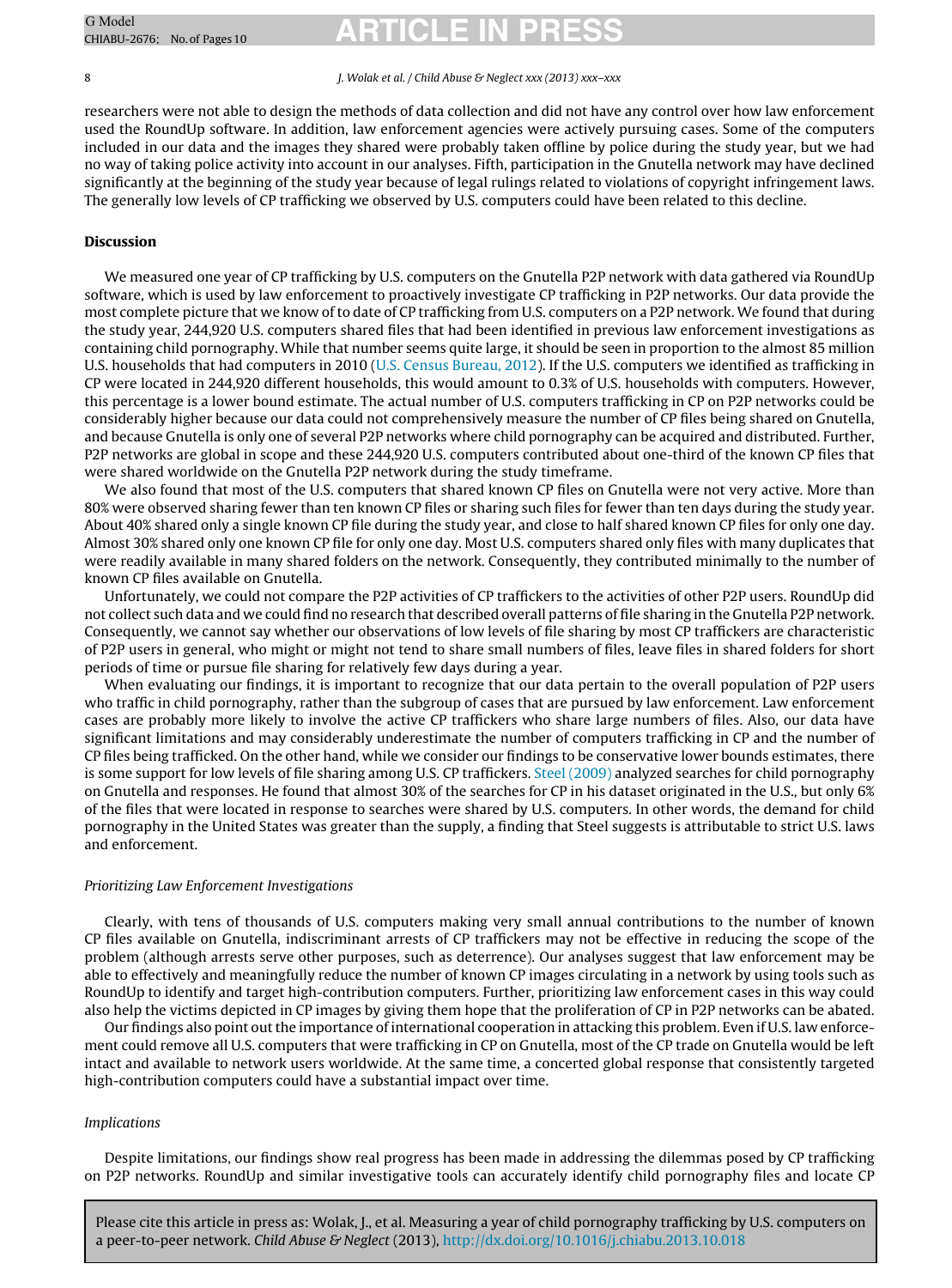#### J. Wolak et al. / Child Abuse & Neglect xxx (2013) xxx–xxx 9

<span id="page-8-0"></span>traffickers. Tools can be used strategically to prioritize investigative goals and the impact of strategic uses can be measured. Reducing the amount of child pornography circulating on P2P networks is possible.

We also have shown that online CP trafficking in P2P networks can be measured. We examined data derived from observations of the Gnutella network, but RoundUp and other tools are observing other networks too and RoundUp is developing the ability to track CP traffickers between networks (Hurley et al., 2013). With continued progress, law enforcement observations of CP trafficking in P2P networks may provide enough data so that aspects of the online CP trade can be more fully measured and tracked over time. Such information can guide law enforcement responses, show shifts in the dynamics of the online CP trade and gauge the effectiveness of interdiction and eradication efforts.

Most importantly, investigative tools can be improved and limitations of data overcome. Continued investment in upgrades of RoundUp and similar systems created by computer scientists in collaboration with law enforcement would allow the criminal justice system to keep up with advances in technology and changes in file sharing networks and prevent investigative tools from becoming obsolete. Further, long term research can provide evidence-based guidelines for investigations and improve the ability of tools to prioritize targets for police and measure results. We need a variety of data that is currently unavailable but feasible. These data include accurate baseline measures of P2P CP trafficking in different P2P networks followed by methodical periodic measurements of change, systematic information about the number and content of CP files being shared online, and information about the characteristics of offenders who are trafficking in CP on P2P networks.

Developing a systematic way of adding the hash values of known CP files to the RoundUp system would allow for more comprehensive measurements of CP trafficking across P2P networks. This system could also provide a means for tracking the emergence and spread of previously undistributed images. Periodic measurements of trafficking in different networks would provide maps of fluctuations in the P2P CP trade and assessments of the effectiveness of law enforcement responses.

In addition, our knowledge about CP trafficking could be extended by finding ways to access and include information about the content of known CP files circulated in P2P networks. An accurate, consistent system for coding the content of known CP files could help answer pressing questions such as how many new images enter online circulation annually, how many victims are represented, and what is the online trajectory and life of an image or series of images. Further, one law enforcement goal is to target the subgroup of CP traffickers who also molest children ([U.S.](#page-9-0) [Department](#page-9-0) [of](#page-9-0) [Justice,](#page-9-0) [2010\).](#page-9-0) Some research suggests that CP traffickers who are also molesters could be distinguished by the content of the CP they possess (Long, Alison, & McManus, 2012). A system for coding the content of images would allow researchers to test hypotheses about whether sharing certain CP content is associated with committing molestation offenses. Verified hypotheses could be used to program law enforcement tools to target computers sharing such content, which could help to increase the rate at which child molesters are detected among CP traffickers.

#### **Conclusion**

Using data collected via RoundUp, a law enforcement investigative tool, we found relatively low levels of trafficking in known CP files among U.S. computers on the Gnutella P2P network during one year. However, our measures were not comprehensive and represent lower bounds estimates; the low level trafficking was widespread and some computers made large contributions to the problem. There is no easy way to curtail CP trafficking on P2P networks, but our findings show that investigative tools can be used strategically to this end. Further, data that are systematically gathered and carefully analyzed can be used to develop an empirical grasp of the scope and characteristics of CP trafficking on P2P networks, which can be used to combat the problem.

#### **References**

Bazelon, E. (2013, January 24). The price of a stolen childhood. Retrieved from [http://www.nytimes.com](http://www.nytimes.com/)

Beech, A. R., Elliott, I. A., Birgden, A., & Findlater, D. (2008). [The](http://refhub.elsevier.com/S0145-2134(13)00323-2/sbref0010) [Internet](http://refhub.elsevier.com/S0145-2134(13)00323-2/sbref0010) [and](http://refhub.elsevier.com/S0145-2134(13)00323-2/sbref0010) [child](http://refhub.elsevier.com/S0145-2134(13)00323-2/sbref0010) [sexual](http://refhub.elsevier.com/S0145-2134(13)00323-2/sbref0010) [offending:](http://refhub.elsevier.com/S0145-2134(13)00323-2/sbref0010) [A](http://refhub.elsevier.com/S0145-2134(13)00323-2/sbref0010) [criminological](http://refhub.elsevier.com/S0145-2134(13)00323-2/sbref0010) [review.](http://refhub.elsevier.com/S0145-2134(13)00323-2/sbref0010) [Aggression](http://refhub.elsevier.com/S0145-2134(13)00323-2/sbref0010) [&](http://refhub.elsevier.com/S0145-2134(13)00323-2/sbref0010) [Violent](http://refhub.elsevier.com/S0145-2134(13)00323-2/sbref0010) [Behavior](http://refhub.elsevier.com/S0145-2134(13)00323-2/sbref0010)[,](http://refhub.elsevier.com/S0145-2134(13)00323-2/sbref0010) [13](http://refhub.elsevier.com/S0145-2134(13)00323-2/sbref0010), [216–228.](http://refhub.elsevier.com/S0145-2134(13)00323-2/sbref0010)

Hurley, R., Prusty, S., Soroush, H., Walls, R. J., Albrecht, J., Cecchet, E., Levine, B. N., Liberatore, M., Lynn, B., & Wolak, J. (2013). [Measurement](http://refhub.elsevier.com/S0145-2134(13)00323-2/sbref0020) [and](http://refhub.elsevier.com/S0145-2134(13)00323-2/sbref0020) [analysis](http://refhub.elsevier.com/S0145-2134(13)00323-2/sbref0020) [of](http://refhub.elsevier.com/S0145-2134(13)00323-2/sbref0020) [child](http://refhub.elsevier.com/S0145-2134(13)00323-2/sbref0020) [pornography](http://refhub.elsevier.com/S0145-2134(13)00323-2/sbref0020) [trafficking](http://refhub.elsevier.com/S0145-2134(13)00323-2/sbref0020) [on](http://refhub.elsevier.com/S0145-2134(13)00323-2/sbref0020) [P2P](http://refhub.elsevier.com/S0145-2134(13)00323-2/sbref0020) [networks.](http://refhub.elsevier.com/S0145-2134(13)00323-2/sbref0020) [In](http://refhub.elsevier.com/S0145-2134(13)00323-2/sbref0020) [Paper](http://refhub.elsevier.com/S0145-2134(13)00323-2/sbref0020) [presented](http://refhub.elsevier.com/S0145-2134(13)00323-2/sbref0020) [at](http://refhub.elsevier.com/S0145-2134(13)00323-2/sbref0020) [the](http://refhub.elsevier.com/S0145-2134(13)00323-2/sbref0020) [international](http://refhub.elsevier.com/S0145-2134(13)00323-2/sbref0020) [world](http://refhub.elsevier.com/S0145-2134(13)00323-2/sbref0020) [wide](http://refhub.elsevier.com/S0145-2134(13)00323-2/sbref0020) [web](http://refhub.elsevier.com/S0145-2134(13)00323-2/sbref0020) [conference](http://refhub.elsevier.com/S0145-2134(13)00323-2/sbref0020) [Rio](http://refhub.elsevier.com/S0145-2134(13)00323-2/sbref0020) [de](http://refhub.elsevier.com/S0145-2134(13)00323-2/sbref0020) [Janeiro,](http://refhub.elsevier.com/S0145-2134(13)00323-2/sbref0020) [Brazil.](http://refhub.elsevier.com/S0145-2134(13)00323-2/sbref0020)

Jenkins, P. (2001). [Beyond](http://refhub.elsevier.com/S0145-2134(13)00323-2/sbref0025) [tolerance:](http://refhub.elsevier.com/S0145-2134(13)00323-2/sbref0025) [Child](http://refhub.elsevier.com/S0145-2134(13)00323-2/sbref0025) [pornography](http://refhub.elsevier.com/S0145-2134(13)00323-2/sbref0025) [on](http://refhub.elsevier.com/S0145-2134(13)00323-2/sbref0025) [the](http://refhub.elsevier.com/S0145-2134(13)00323-2/sbref0025) [Internet](http://refhub.elsevier.com/S0145-2134(13)00323-2/sbref0025)[.](http://refhub.elsevier.com/S0145-2134(13)00323-2/sbref0025) [New](http://refhub.elsevier.com/S0145-2134(13)00323-2/sbref0025) [York:](http://refhub.elsevier.com/S0145-2134(13)00323-2/sbref0025) [New](http://refhub.elsevier.com/S0145-2134(13)00323-2/sbref0025) [York](http://refhub.elsevier.com/S0145-2134(13)00323-2/sbref0025) [University](http://refhub.elsevier.com/S0145-2134(13)00323-2/sbref0025) [Press.](http://refhub.elsevier.com/S0145-2134(13)00323-2/sbref0025)

Koontz, L. D. (2005). [File](http://refhub.elsevier.com/S0145-2134(13)00323-2/sbref0030) [sharing](http://refhub.elsevier.com/S0145-2134(13)00323-2/sbref0030) [programs:](http://refhub.elsevier.com/S0145-2134(13)00323-2/sbref0030) [The](http://refhub.elsevier.com/S0145-2134(13)00323-2/sbref0030) [use](http://refhub.elsevier.com/S0145-2134(13)00323-2/sbref0030) [of](http://refhub.elsevier.com/S0145-2134(13)00323-2/sbref0030) [peer-to-peer](http://refhub.elsevier.com/S0145-2134(13)00323-2/sbref0030) [networks](http://refhub.elsevier.com/S0145-2134(13)00323-2/sbref0030) [to](http://refhub.elsevier.com/S0145-2134(13)00323-2/sbref0030) [access](http://refhub.elsevier.com/S0145-2134(13)00323-2/sbref0030) [pornography](http://refhub.elsevier.com/S0145-2134(13)00323-2/sbref0030)[.](http://refhub.elsevier.com/S0145-2134(13)00323-2/sbref0030) [Washington,](http://refhub.elsevier.com/S0145-2134(13)00323-2/sbref0030) [DC:](http://refhub.elsevier.com/S0145-2134(13)00323-2/sbref0030) [U.S.](http://refhub.elsevier.com/S0145-2134(13)00323-2/sbref0030) [Government](http://refhub.elsevier.com/S0145-2134(13)00323-2/sbref0030) [Accountability](http://refhub.elsevier.com/S0145-2134(13)00323-2/sbref0030) [Office.](http://refhub.elsevier.com/S0145-2134(13)00323-2/sbref0030) Latapy, M., Magnien, C., & Fournier, R. (2013). [Quantifying](http://refhub.elsevier.com/S0145-2134(13)00323-2/sbref0035) [paedophile](http://refhub.elsevier.com/S0145-2134(13)00323-2/sbref0035) [activity](http://refhub.elsevier.com/S0145-2134(13)00323-2/sbref0035) [in](http://refhub.elsevier.com/S0145-2134(13)00323-2/sbref0035) [a](http://refhub.elsevier.com/S0145-2134(13)00323-2/sbref0035) [large](http://refhub.elsevier.com/S0145-2134(13)00323-2/sbref0035) [P2P](http://refhub.elsevier.com/S0145-2134(13)00323-2/sbref0035) [system.](http://refhub.elsevier.com/S0145-2134(13)00323-2/sbref0035) [Information](http://refhub.elsevier.com/S0145-2134(13)00323-2/sbref0035) [Processing](http://refhub.elsevier.com/S0145-2134(13)00323-2/sbref0035) [and](http://refhub.elsevier.com/S0145-2134(13)00323-2/sbref0035) [Management](http://refhub.elsevier.com/S0145-2134(13)00323-2/sbref0035)[,](http://refhub.elsevier.com/S0145-2134(13)00323-2/sbref0035) [49](http://refhub.elsevier.com/S0145-2134(13)00323-2/sbref0035), 248-263. Liberatore, M., Erdely, R., Kerle, T., Levine, B. N., & Shields, C. (2010). [Forensic](http://refhub.elsevier.com/S0145-2134(13)00323-2/sbref0040) [investigation](http://refhub.elsevier.com/S0145-2134(13)00323-2/sbref0040) [of](http://refhub.elsevier.com/S0145-2134(13)00323-2/sbref0040) [peer-to-peer](http://refhub.elsevier.com/S0145-2134(13)00323-2/sbref0040) [file](http://refhub.elsevier.com/S0145-2134(13)00323-2/sbref0040) [sharing](http://refhub.elsevier.com/S0145-2134(13)00323-2/sbref0040) [networks.](http://refhub.elsevier.com/S0145-2134(13)00323-2/sbref0040) [Digital](http://refhub.elsevier.com/S0145-2134(13)00323-2/sbref0040) [Investigation](http://refhub.elsevier.com/S0145-2134(13)00323-2/sbref0040)[,](http://refhub.elsevier.com/S0145-2134(13)00323-2/sbref0040) [7](http://refhub.elsevier.com/S0145-2134(13)00323-2/sbref0040)[,](http://refhub.elsevier.com/S0145-2134(13)00323-2/sbref0040)

[95–103.](http://refhub.elsevier.com/S0145-2134(13)00323-2/sbref0040) Liberatore, M., Levine, B. N., & Shields, C. (2010). [Strengthening](http://refhub.elsevier.com/S0145-2134(13)00323-2/sbref0045) [forensic](http://refhub.elsevier.com/S0145-2134(13)00323-2/sbref0045) [investigations](http://refhub.elsevier.com/S0145-2134(13)00323-2/sbref0045) [of](http://refhub.elsevier.com/S0145-2134(13)00323-2/sbref0045) [child](http://refhub.elsevier.com/S0145-2134(13)00323-2/sbref0045) [pornography](http://refhub.elsevier.com/S0145-2134(13)00323-2/sbref0045) [on](http://refhub.elsevier.com/S0145-2134(13)00323-2/sbref0045) [P2P](http://refhub.elsevier.com/S0145-2134(13)00323-2/sbref0045) [networks.](http://refhub.elsevier.com/S0145-2134(13)00323-2/sbref0045) [In](http://refhub.elsevier.com/S0145-2134(13)00323-2/sbref0045) [Paper](http://refhub.elsevier.com/S0145-2134(13)00323-2/sbref0045) [presented](http://refhub.elsevier.com/S0145-2134(13)00323-2/sbref0045) [at](http://refhub.elsevier.com/S0145-2134(13)00323-2/sbref0045) [the](http://refhub.elsevier.com/S0145-2134(13)00323-2/sbref0045) [ACM](http://refhub.elsevier.com/S0145-2134(13)00323-2/sbref0045) [conference](http://refhub.elsevier.com/S0145-2134(13)00323-2/sbref0045) [on](http://refhub.elsevier.com/S0145-2134(13)00323-2/sbref0045) [future](http://refhub.elsevier.com/S0145-2134(13)00323-2/sbref0045) [networking](http://refhub.elsevier.com/S0145-2134(13)00323-2/sbref0045) [technologies](http://refhub.elsevier.com/S0145-2134(13)00323-2/sbref0045) [Philadelphia,](http://refhub.elsevier.com/S0145-2134(13)00323-2/sbref0045) [PA.](http://refhub.elsevier.com/S0145-2134(13)00323-2/sbref0045)

Long, M. L., Alison, L. A., & McManus, M. A. (2012). [Child](http://refhub.elsevier.com/S0145-2134(13)00323-2/sbref0050) [pornography](http://refhub.elsevier.com/S0145-2134(13)00323-2/sbref0050) [and](http://refhub.elsevier.com/S0145-2134(13)00323-2/sbref0050) [likelihood](http://refhub.elsevier.com/S0145-2134(13)00323-2/sbref0050) [of](http://refhub.elsevier.com/S0145-2134(13)00323-2/sbref0050) [contact](http://refhub.elsevier.com/S0145-2134(13)00323-2/sbref0050) [abuse:](http://refhub.elsevier.com/S0145-2134(13)00323-2/sbref0050) [A](http://refhub.elsevier.com/S0145-2134(13)00323-2/sbref0050) [comparison](http://refhub.elsevier.com/S0145-2134(13)00323-2/sbref0050) [between](http://refhub.elsevier.com/S0145-2134(13)00323-2/sbref0050) [contact](http://refhub.elsevier.com/S0145-2134(13)00323-2/sbref0050) [child](http://refhub.elsevier.com/S0145-2134(13)00323-2/sbref0050) [sexual](http://refhub.elsevier.com/S0145-2134(13)00323-2/sbref0050) [offenders](http://refhub.elsevier.com/S0145-2134(13)00323-2/sbref0050) [and](http://refhub.elsevier.com/S0145-2134(13)00323-2/sbref0050) [noncontact](http://refhub.elsevier.com/S0145-2134(13)00323-2/sbref0050) [offenders.](http://refhub.elsevier.com/S0145-2134(13)00323-2/sbref0050) [Sexual](http://refhub.elsevier.com/S0145-2134(13)00323-2/sbref0050) [Abuse:](http://refhub.elsevier.com/S0145-2134(13)00323-2/sbref0050) [A](http://refhub.elsevier.com/S0145-2134(13)00323-2/sbref0050) [Journal](http://refhub.elsevier.com/S0145-2134(13)00323-2/sbref0050) [of](http://refhub.elsevier.com/S0145-2134(13)00323-2/sbref0050) [Research](http://refhub.elsevier.com/S0145-2134(13)00323-2/sbref0050) [and](http://refhub.elsevier.com/S0145-2134(13)00323-2/sbref0050) [Treatment](http://refhub.elsevier.com/S0145-2134(13)00323-2/sbref0050)[,](http://refhub.elsevier.com/S0145-2134(13)00323-2/sbref0050) [25](http://refhub.elsevier.com/S0145-2134(13)00323-2/sbref0050), [1–26.](http://refhub.elsevier.com/S0145-2134(13)00323-2/sbref0050)

Prichard, J., Watters, P. A., & Spiranovic, C. (2011). [Internet](http://refhub.elsevier.com/S0145-2134(13)00323-2/sbref0055) [subcultures](http://refhub.elsevier.com/S0145-2134(13)00323-2/sbref0055) [and](http://refhub.elsevier.com/S0145-2134(13)00323-2/sbref0055) [pathways](http://refhub.elsevier.com/S0145-2134(13)00323-2/sbref0055) [to](http://refhub.elsevier.com/S0145-2134(13)00323-2/sbref0055) [the](http://refhub.elsevier.com/S0145-2134(13)00323-2/sbref0055) [use](http://refhub.elsevier.com/S0145-2134(13)00323-2/sbref0055) [of](http://refhub.elsevier.com/S0145-2134(13)00323-2/sbref0055) [child](http://refhub.elsevier.com/S0145-2134(13)00323-2/sbref0055) [pornography.](http://refhub.elsevier.com/S0145-2134(13)00323-2/sbref0055) [Computer](http://refhub.elsevier.com/S0145-2134(13)00323-2/sbref0055) [Law](http://refhub.elsevier.com/S0145-2134(13)00323-2/sbref0055) [&](http://refhub.elsevier.com/S0145-2134(13)00323-2/sbref0055) [Security](http://refhub.elsevier.com/S0145-2134(13)00323-2/sbref0055) [Review](http://refhub.elsevier.com/S0145-2134(13)00323-2/sbref0055), [27](http://refhub.elsevier.com/S0145-2134(13)00323-2/sbref0055)[,](http://refhub.elsevier.com/S0145-2134(13)00323-2/sbref0055) [585–600.](http://refhub.elsevier.com/S0145-2134(13)00323-2/sbref0055)

Quayle, E., & Taylor, M. (2002). [Child](http://refhub.elsevier.com/S0145-2134(13)00323-2/sbref0060) [pornography](http://refhub.elsevier.com/S0145-2134(13)00323-2/sbref0060) [and](http://refhub.elsevier.com/S0145-2134(13)00323-2/sbref0060) [the](http://refhub.elsevier.com/S0145-2134(13)00323-2/sbref0060) [internet:](http://refhub.elsevier.com/S0145-2134(13)00323-2/sbref0060) [Perpetuating](http://refhub.elsevier.com/S0145-2134(13)00323-2/sbref0060) [a](http://refhub.elsevier.com/S0145-2134(13)00323-2/sbref0060) [cycle](http://refhub.elsevier.com/S0145-2134(13)00323-2/sbref0060) [of](http://refhub.elsevier.com/S0145-2134(13)00323-2/sbref0060) [abuse.](http://refhub.elsevier.com/S0145-2134(13)00323-2/sbref0060) [Deviant](http://refhub.elsevier.com/S0145-2134(13)00323-2/sbref0060) [Behavior](http://refhub.elsevier.com/S0145-2134(13)00323-2/sbref0060)[,](http://refhub.elsevier.com/S0145-2134(13)00323-2/sbref0060) [23](http://refhub.elsevier.com/S0145-2134(13)00323-2/sbref0060), [331–361.](http://refhub.elsevier.com/S0145-2134(13)00323-2/sbref0060)

Rutgaizer, M., Shavitt, Y., Vertman, O., & Zilberman, N. (2012). [Detecting](http://refhub.elsevier.com/S0145-2134(13)00323-2/sbref0065) [pedophile](http://refhub.elsevier.com/S0145-2134(13)00323-2/sbref0065) [activity](http://refhub.elsevier.com/S0145-2134(13)00323-2/sbref0065) [in](http://refhub.elsevier.com/S0145-2134(13)00323-2/sbref0065) [BitTorrent](http://refhub.elsevier.com/S0145-2134(13)00323-2/sbref0065) [networks.](http://refhub.elsevier.com/S0145-2134(13)00323-2/sbref0065) [Passive](http://refhub.elsevier.com/S0145-2134(13)00323-2/sbref0065) [and](http://refhub.elsevier.com/S0145-2134(13)00323-2/sbref0065) [Active](http://refhub.elsevier.com/S0145-2134(13)00323-2/sbref0065) [Measurement](http://refhub.elsevier.com/S0145-2134(13)00323-2/sbref0065)[,](http://refhub.elsevier.com/S0145-2134(13)00323-2/sbref0065) [7192](http://refhub.elsevier.com/S0145-2134(13)00323-2/sbref0065)[,](http://refhub.elsevier.com/S0145-2134(13)00323-2/sbref0065) [106–115.](http://refhub.elsevier.com/S0145-2134(13)00323-2/sbref0065)

Hughes, D., Walkerdine, J., Coulson, G., & Gibson, S. (2006). [Peer-to-peer:](http://refhub.elsevier.com/S0145-2134(13)00323-2/sbref0015) [Is](http://refhub.elsevier.com/S0145-2134(13)00323-2/sbref0015) [deviant](http://refhub.elsevier.com/S0145-2134(13)00323-2/sbref0015) [behavior](http://refhub.elsevier.com/S0145-2134(13)00323-2/sbref0015) [the](http://refhub.elsevier.com/S0145-2134(13)00323-2/sbref0015) [norm](http://refhub.elsevier.com/S0145-2134(13)00323-2/sbref0015) [on](http://refhub.elsevier.com/S0145-2134(13)00323-2/sbref0015) [P2P](http://refhub.elsevier.com/S0145-2134(13)00323-2/sbref0015) [file-sharing](http://refhub.elsevier.com/S0145-2134(13)00323-2/sbref0015) [networks?](http://refhub.elsevier.com/S0145-2134(13)00323-2/sbref0015) [IEEE](http://refhub.elsevier.com/S0145-2134(13)00323-2/sbref0015) [Distributed](http://refhub.elsevier.com/S0145-2134(13)00323-2/sbref0015) [Systems](http://refhub.elsevier.com/S0145-2134(13)00323-2/sbref0015) [Online](http://refhub.elsevier.com/S0145-2134(13)00323-2/sbref0015)[,](http://refhub.elsevier.com/S0145-2134(13)00323-2/sbref0015) [7](http://refhub.elsevier.com/S0145-2134(13)00323-2/sbref0015)[\(2\),](http://refhub.elsevier.com/S0145-2134(13)00323-2/sbref0015) [1](http://refhub.elsevier.com/S0145-2134(13)00323-2/sbref0015)–[11.](http://refhub.elsevier.com/S0145-2134(13)00323-2/sbref0015)